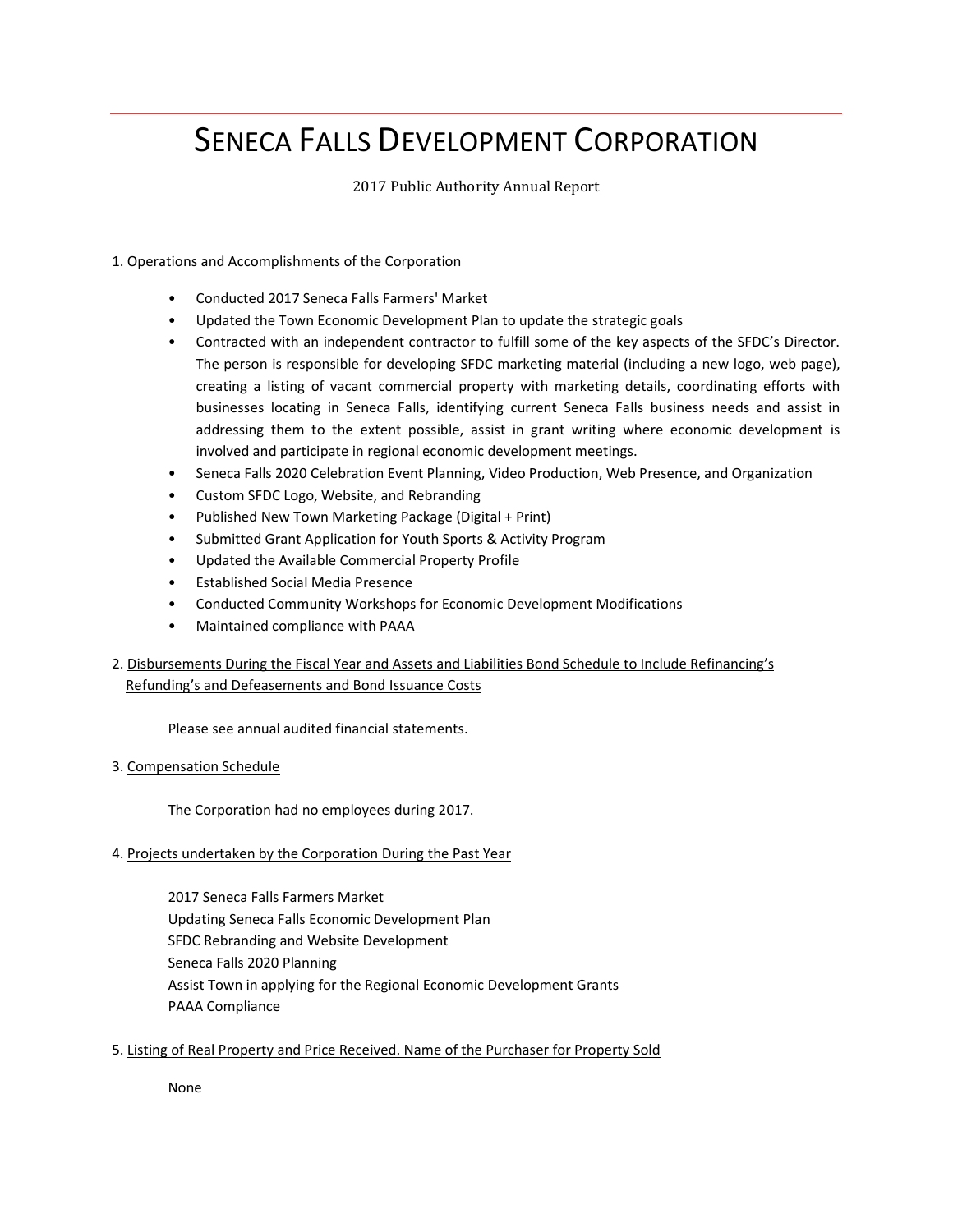## 6. Internal Control Assessment

Melissa Empey, CPA audited the Seneca Falls Development Corporation's financial statements and the related notes to the financial statements in accordance with the auditing standards generally accepted in the United States of America and the standards applicable to the financial audits contained in Government Auditing Standard issued by the Comptroller General of the United States as of and for the year ended December 31, 2016. The report, including an opinion on the statements, was issued March 25, 2018.

# 7. Mission Statement and Performance Measurement Report

Mission and Measurement report is available on the SFDC website.

# 8. Financial Reports: Audited Financials in Accordance with GAAP per section 2 (10) of State Finance Law

See 2017 Annual Audited Reports on the SFDC website.

## 9. Grant and Subsidy Programs

None.

# 10. Operating and Financial Risks

The SFDC's funding is wholly from the Town of Seneca Falls with the exception of some funding received exclusively for the Farmers' Market. If the Town of Seneca Falls does not provide funding, the SFDC will be unable to achieve its stated objectives unless other sources are identified. In the present economy, alternative funding sources are scarce, and none have been identified.

## 11. Current Ratings for Bonds and Changes in Ratings

None.

# 12. Long-Term Liabilities Leases and Employee Benefit Plans

None.

## 13. Biographical Information for All Members and Specified Employees

| Joell Murney-Karsten | President (Jan 2016 to present)    |
|----------------------|------------------------------------|
| Jay Eastman          | Secretary (Mar 2015 to present)    |
| Gerald Graziano      | Treasurer (Jan 2018 to present)    |
| Kenneth McConnell    | Board member (Mar 2015 to present) |
| Diana Smith          | Board member (Jan 2018 to present) |
| Greg Lazzaro         | Board member (Jan 2016 to present) |
| Dave Delelys         | Board member (Jan 2016 to present) |

# 14. Description of All Real Property Exceeding \$15,000 Acquired or Disposed

The Corporation owns no Real Property.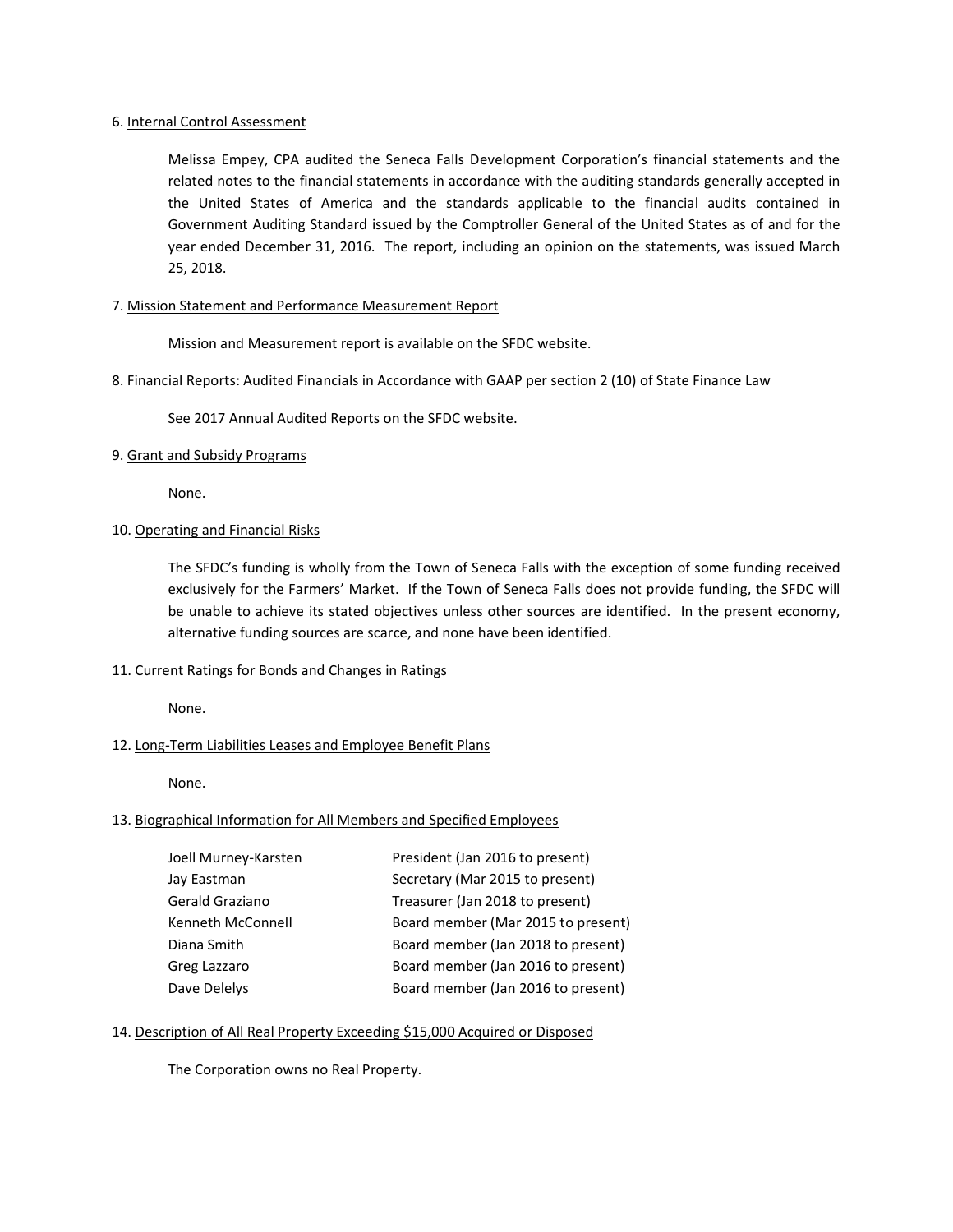#### 15. Corporation Investments

The Corporation had no investments in 2017.

## 16. The Price Paid and Name of the Seller for All Property Bought by the Corporation

The Corporation purchased no Real Property in 2017.

#### 17. Authority's Enabling Legislation

Section 1411 of the NYS Not-for-Profit Law.

#### 18. Description of the Corporation, Major Corporation Units and Subsidiaries

The Corporation exists to create or stimulate economic and community development in the Town of Seneca Falls through the planning and implementation of programs, projects, and activities. The Corporation has no subsidiaries.

#### 19. Number of Employees

The Corporation had no employees in 2017.

# 20. Corporation's Charter and By-Laws

SFDC Certificate of Incorporation, as amended, and By-Laws are on the SFDC website.

#### 21. List of Material Operations and Program Changes During the Reporting Year

The Corporation operated in a limited fashion during 2017 and continued to support the Seneca Falls Farmers Market. A contract with an independent contractor was continued to perform some of the key roles of the Executive Director position.

## 22. A 4-Year Financial Plan

The Corporation's Four-year financial plan (Budget for 2017-2020) is on SFDC website.

## 23. Current and Projected Capital Budget

None.

## 24. Operating Budget Report including an Actual Versus Estimated Budget Description

**The overview of 2017 operating results as compared to budget:**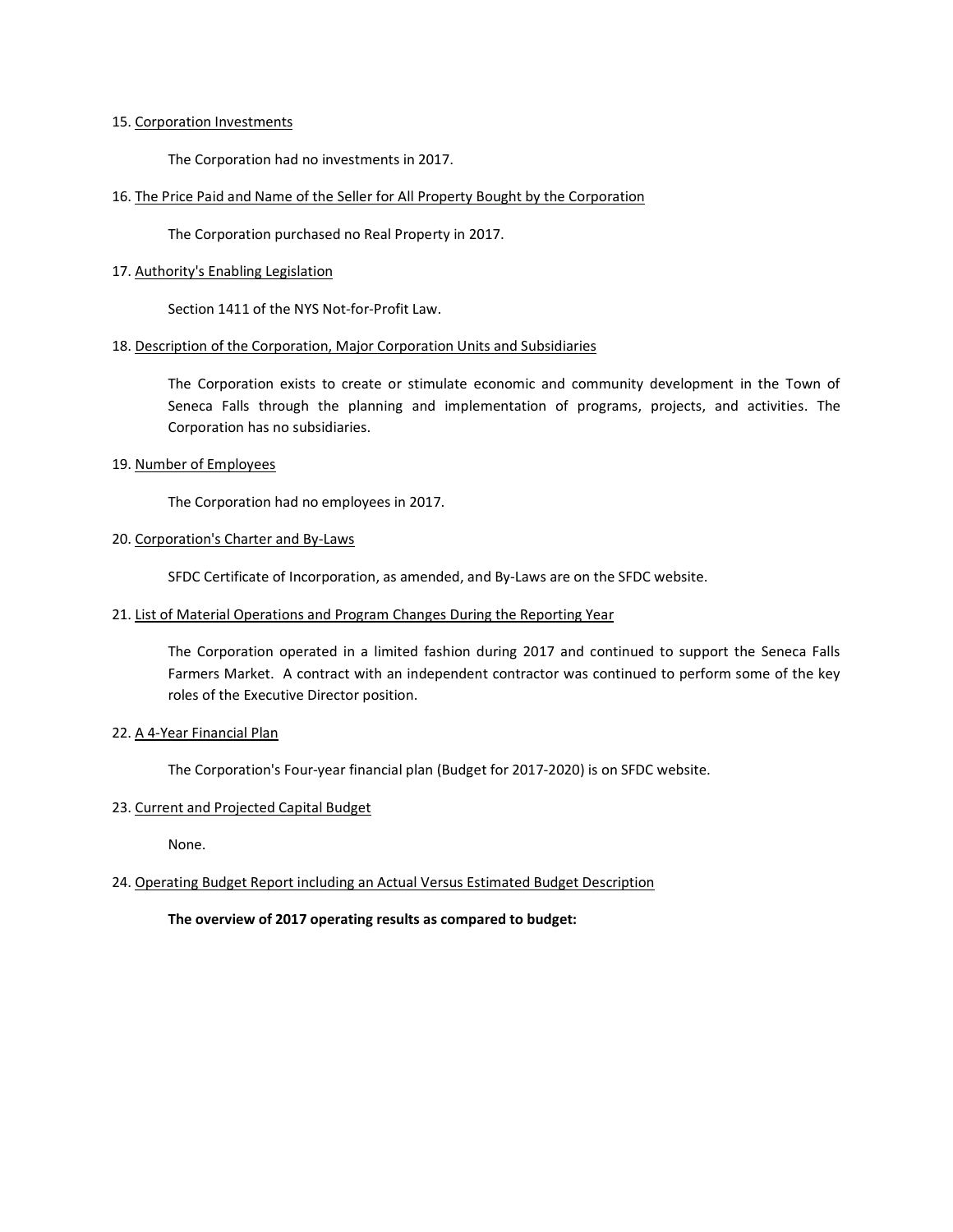|                                      | Jan - Dec 17 | <b>Budget</b> | <b>Variance</b> | <b>Comments</b>                                                                                                                                                       |
|--------------------------------------|--------------|---------------|-----------------|-----------------------------------------------------------------------------------------------------------------------------------------------------------------------|
| <b>Ordinary Income/Expense</b>       |              |               |                 |                                                                                                                                                                       |
| Income                               |              |               |                 |                                                                                                                                                                       |
| <b>Direct Public Support</b>         |              |               |                 |                                                                                                                                                                       |
| <b>Corporate Contributions</b>       | 0.00         | 3,000.00      | $-3,000.00$     | Sponsorships were not sought but were replaced with Farmers'                                                                                                          |
| <b>Total Direct Public Support</b>   | 0.00         | 3,000.00      | $-3,000.00$     | Market Booth Rental Income.                                                                                                                                           |
| <b>Farmers Market Revenue</b>        |              |               |                 |                                                                                                                                                                       |
| <b>Booth Rental</b>                  | 3,080.00     |               |                 |                                                                                                                                                                       |
| <b>Total Farmers Market Revenue</b>  | 3.080.00     |               |                 |                                                                                                                                                                       |
| <b>Investments</b>                   |              |               |                 |                                                                                                                                                                       |
| Interest-Savings, Short-term CD      | 616.59       | 600.00        | 16.59           |                                                                                                                                                                       |
| <b>Total Investments</b>             | 616.59       | 600.00        | 16.59           |                                                                                                                                                                       |
| <b>Other Types of Income</b>         |              |               |                 |                                                                                                                                                                       |
| <b>Miscellaneous Revenue</b>         | 55,000.00    | 55,000.00     | 0.00            |                                                                                                                                                                       |
| <b>Total Other Types of Income</b>   | 55,000.00    | 55,000.00     | 0.00            |                                                                                                                                                                       |
| <b>Total Income</b>                  | 58,696.59    | 58,600.00     | 96.59           |                                                                                                                                                                       |
| <b>Expense</b>                       |              |               |                 |                                                                                                                                                                       |
| <b>Advertising &amp; Marketing</b>   | 248.16       | 3,000.00      | $-2,751.84$     | The marketing brochures were created in-house reducing the cost. In<br>addition, more emphasis was placed on social media marketing which<br>was more cost effective. |
| <b>Contract Services</b>             |              |               |                 |                                                                                                                                                                       |
| <b>Accounting Fees</b>               | 3,200.00     | 3,200.00      | 0.00            |                                                                                                                                                                       |
| Consultant                           | 52.000.00    | 52,000.00     | 0.00            |                                                                                                                                                                       |
| <b>Total Contract Services</b>       | 55.200.00    | 55,200.00     | 0.00            |                                                                                                                                                                       |
| <b>Farmers Market Costs</b>          |              |               |                 |                                                                                                                                                                       |
| <b>Farmers' Market Consultant</b>    | 3,600.00     | 3,600.00      | 0.00            |                                                                                                                                                                       |
| Insurance                            | 298.52       | 560.00        | $-261.48$       | Savings realized based on quotes from several insurance companies.                                                                                                    |
| <b>Marketing</b>                     | 2,402.86     | 2,500.00      | $-97.14$        |                                                                                                                                                                       |
| <b>Total Farmers Market Costs</b>    | 6,301.38     | 6,660.00      | $-358.62$       |                                                                                                                                                                       |
| <b>Operations</b>                    |              |               |                 |                                                                                                                                                                       |
| <b>Postage, Mailing Service</b>      | 0.00         | 300.00        | $-300.00$       | No mailings were created.                                                                                                                                             |
| <b>Supplies</b>                      | 0.00         | 1,750.00      | $-1,750.00$     | Supplies were not needed.                                                                                                                                             |
| <b>Total Operations</b>              | 0.00         | 2.050.00      | $-2,050.00$     |                                                                                                                                                                       |
| <b>Other Types of Expenses</b>       |              |               |                 |                                                                                                                                                                       |
| Insurance - Liability, D and O       | 967.15       | 1,090.00      | $-122.85$       |                                                                                                                                                                       |
| <b>Other Costs</b>                   | 75.00        | 500.00        | $-425.00$       |                                                                                                                                                                       |
| <b>Total Other Types of Expenses</b> | 1.042.15     | 1,590.00      | $-547.85$       |                                                                                                                                                                       |
| <b>Travel and Meetings</b>           | 5.00         | 2,750.00      | $-2,745.00$     | Travel was not required.                                                                                                                                              |
| <b>Total Expense</b>                 | 62.796.69    | 71.250.00     | $-8.453.31$     |                                                                                                                                                                       |
| <b>Net Ordinary Income</b>           | $-4,100.10$  | $-12,650.00$  | 8,549.90        |                                                                                                                                                                       |
| <b>Net Income</b>                    | $-4,100.10$  | $-12,650.00$  | 8,549.90        |                                                                                                                                                                       |

## 25. Analysis and Measurement of Financial and Operating Performance

The full analysis is available on the SFDC website.

# 26. Description of Its Board Structure. Names of Committees and Committee Members

The Seneca Falls Development Corporation has a seven-member board, including one ex-officio position (Town Supervisor) and one director selected from the Town Board. The other five directors are independent members solicited from the Town's business community and residents. All positions were filled during 2017.

# Corporation Board members:

As of December 31, 2017, the Board members were: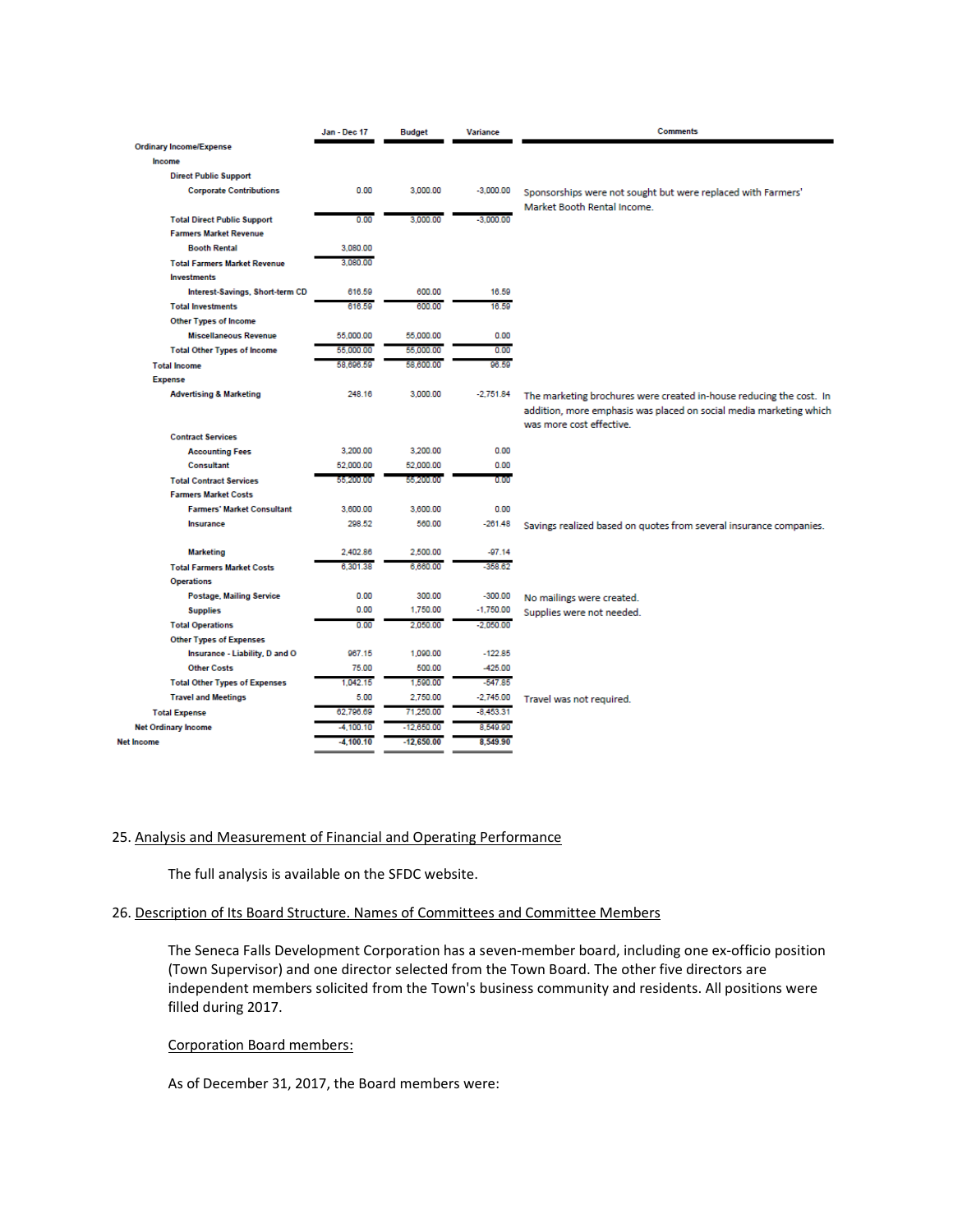Member A: Joell Murney-Karsten, Chair Member B: Jay Eastman, Secretary Member C: Menzo Case, Treasurer Member D: Patrick Nugent Member E: Kenneth McConnell Member F: David Delelys (Town Council member) Member G: Greg Lazzaro (Town Supervisor, ex-officio)

There are three formal committees of the Corporation: Audit, Finance, and Governance. Committee assignments are made by the Chair annually, at the first Corporation meeting of the year. The following are the Committees:

#### **Audit Committee Members:**

Chair: Kenneth McConnell Member: Diana Smith Member: Jay Eastman

#### **Finance Committee Members:**

Chair: Gerald Graziano Member: Kenneth McConnell Member: Greg Lazzaro

#### **Governance Committee Members:**

Chair: Jay Eastman Member: Diana Smith Member: Greg Lazzaro

# 27. List of Board Meetings and Attendance

Meetings are scheduled monthly as necessary (the Corporation is presently very limited in its operations as noted previously).

## 28. Board Performance Evaluations

All but one Director attended 75% or more of scheduled Board meetings. Committee operations were limited given the Company's limited operations. All directors participated in executive director search and interviews.

#### 29. Description of Assets and Services Bought or Sold Without Competitive Bidding

Accounting services were not competitively bid because the Seneca Falls Development Corporation is familiar with Melissa Empey, CPA, who has a wealth of information that goes into preparing our accounting/audit. Given the organization's financial activities were very limited in 2017, the Board believed it prudent to retain this auditor. The audit cost is in line with audits of similar size organizations.

Insurance policies are obtained from local insurance agencies with access to several companies that provide the coverage required. The Agencies provide a summary of quotes from several companies, and the lowest price with the appropriate coverage is selected. The choice of agency is not competitively bid as all local agencies have the same access to insurance companies and obtain the same prices for